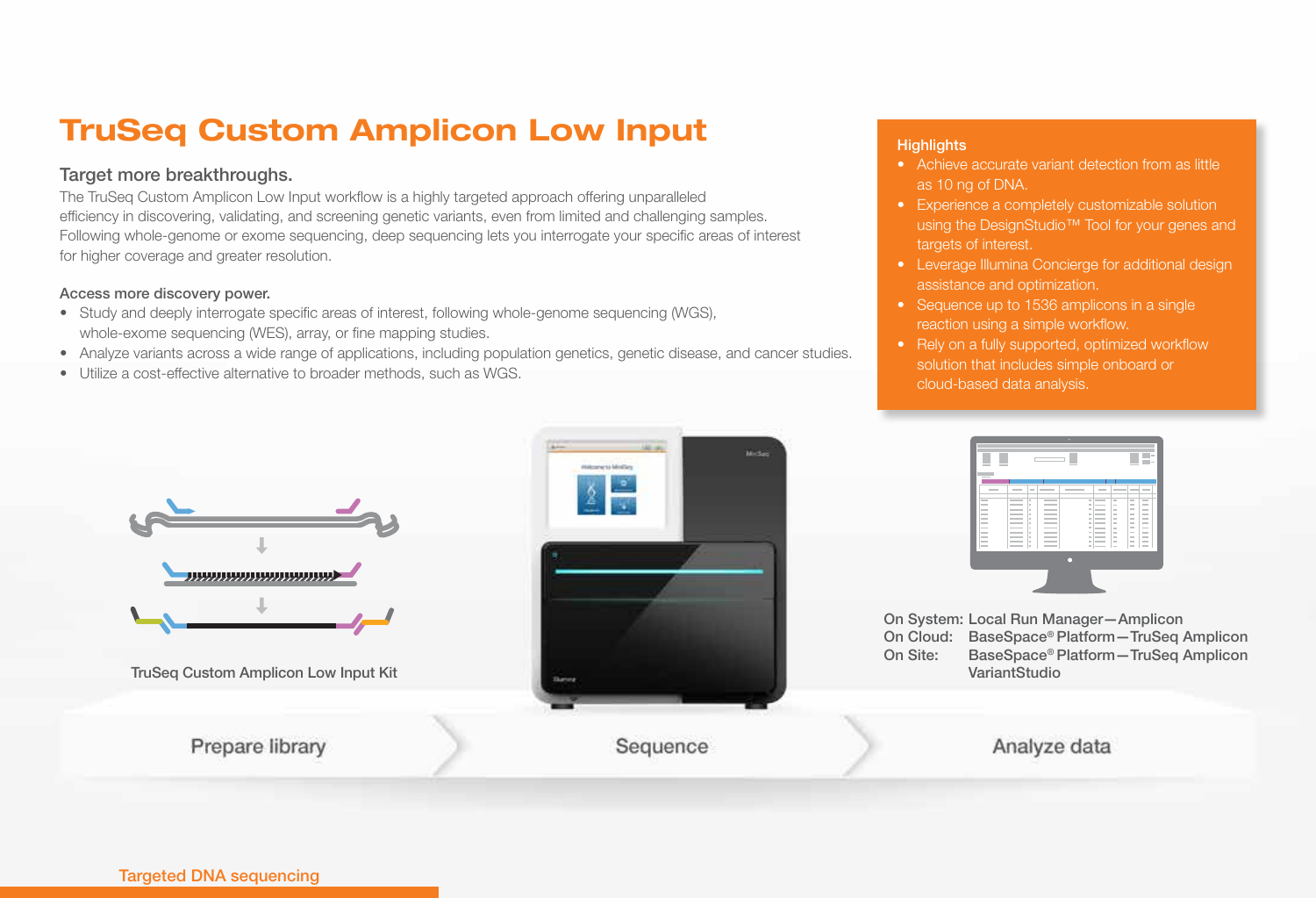# TruSeq Targeted RNA Expression

## Explore regions of interest.

The TruSeq Targeted RNA Expression workflow allows you to profile the expression of select target genes to assess the functional impact of disease-associated variants and epigenetic alterations. Leveraging cost and workflow advantages over existing techniques such as quantitative polymerase chain reaction (qPCR), this workflow offers custom panel design in addition to a range of fixed panels for commonly studied pathways.

#### Access more discovery power.

- Focus on transcripts of interest with accuracy and specificity.
- Achieve differential expression analysis, allele-specific expression measurement, and fusion gene verification utilizing qualitative and quantitative information.
- Measure dozens to thousands of targets simultaneously.

### **Highlights**

- Work with low-quality or formalin-fixed, paraffin-embedded (FFPE)-derived RNA samples.
- Start with as little as 50 ng of total RNA.
- Leverage RNA fixed panels, including apoptosis, cardiotoxicity, cell cycle, hedgehog pathway, neurodegeneration, NFKB pathway, P450 pathway, P53 pathway, stem cells, Wnt pathway panels.
- Rely on a fully supported, optimized workflow solution that includes simple onboard or cloud-based data analysis.